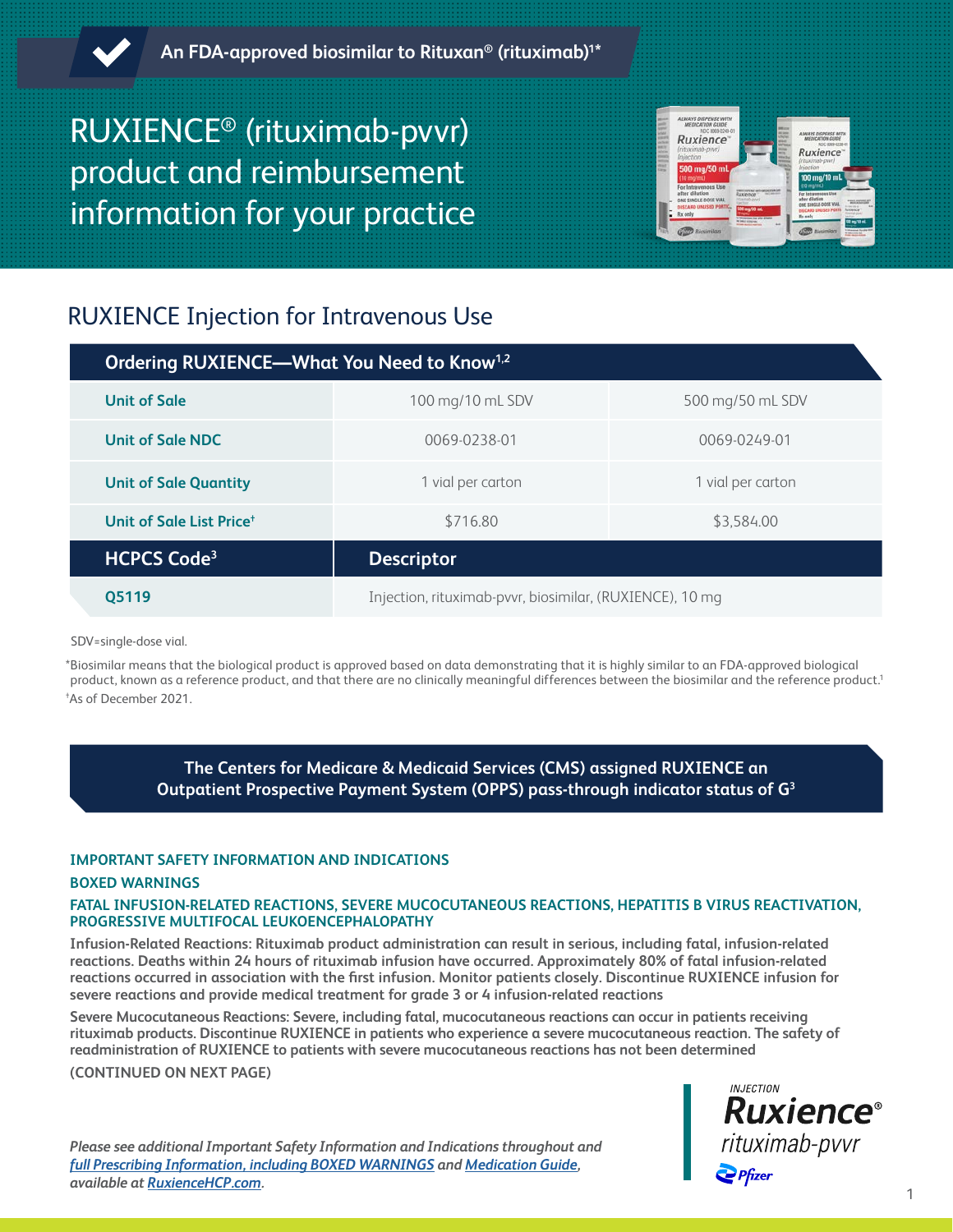

# **BOXED WARNINGS (CONTINUED)**

# **FATAL INFUSION-RELATED REACTIONS, SEVERE MUCOCUTANEOUS REACTIONS, HEPATITIS B VIRUS REACTIVATION, PROGRESSIVE MULTIFOCAL LEUKOENCEPHALOPATHY (CONTINUED)**

**Hepatitis B Virus (HBV) Reactivation: HBV reactivation can occur in patients treated with rituximab products, in some cases resulting in fulminant hepatitis, hepatic failure, and death. Screen all patients for HBV infection before treatment initiation, and monitor patients during and after treatment with RUXIENCE. Discontinue RUXIENCE and concomitant medications in the event of HBV reactivation**

**Progressive Multifocal Leukoencephalopathy (PML), including fatal PML, can occur in patients receiving rituximab products. Discontinue RUXIENCE and consider discontinuation or reduction of any concomitant chemotherapy or immunosuppressive therapy in patients who develop PML**

#### **Infusion-Related Reactions (IRR)**

- Rituximab products can cause severe, including fatal, infusion-related reactions. Severe reactions typically occurred during the first infusion with time to onset of 30–120 minutes
- Rituximab product−induced infusion-related reactions and sequelae include urticaria, hypotension, angioedema, hypoxia, bronchospasm, pulmonary infiltrates, acute respiratory distress syndrome, myocardial infarction, ventricular fibrillation, cardiogenic shock, anaphylactoid events, or death
- Premedicate patients with an antihistamine and acetaminophen prior to dosing. For patients with rheumatoid arthritis (RA), granulomatosis with polyangiitis (GPA) (Wegener's granulomatosis), and microscopic polyangiitis (MPA), methylprednisolone 100 mg intravenously or its equivalent is recommended 30 minutes prior to each infusion. Institute medical management (eg, glucocorticoids, epinephrine, bronchodilators, or oxygen) for infusion-related reactions as needed. Depending on the severity of the infusion-related reaction and the required interventions, temporarily or permanently discontinue RUXIENCE. Resume infusion at a minimum 50% reduction in rate after symptoms have resolved
- Closely monitor the following patients: those with preexisting cardiac or pulmonary conditions, those who experienced prior cardiopulmonary adverse reactions, and those with high numbers of circulating malignant cells (≥25,000/mm3 )

#### **Severe Mucocutaneous Reactions**

- Mucocutaneous reactions, some with fatal outcome, can occur in patients treated with rituximab products. These reactions include paraneoplastic pemphigus, Stevens-Johnson syndrome, lichenoid dermatitis, vesiculobullous dermatitis, and toxic epidermal necrolysis
- The onset of these reactions has been variable and includes reports with onset on the first day of rituximab exposure. Discontinue RUXIENCE in patients who experience a severe mucocutaneous reaction. The safety of readministration of rituximab products to patients with severe mucocutaneous reactions has not been determined

#### **Hepatitis B Virus (HBV) Reactivation**

- HBV reactivation, in some cases resulting in fulminant hepatitis, hepatic failure, and death, can occur in patients treated with drugs classified as CD20-directed cytolytic antibodies, including rituximab products. Cases have been reported in patients who are hepatitis B surface antigen (HBsAg) positive and also in patients who are HBsAg negative but are hepatitis B core antibody (anti-HBc) positive. Reactivation has also occurred in patients who appear to have resolved hepatitis B infection (ie, HBsAg negative, anti-HBc positive, and hepatitis B surface antibody [anti-HBs] positive)
- HBV reactivation is defined as an abrupt increase in HBV replication manifesting as a rapid increase in serum HBV DNA level or detection of HBsAg in a person who was previously HBsAg negative and anti-HBc positive. Reactivation of HBV replication is often followed by hepatitis, ie, increase in transaminase levels. In severe cases, increase in bilirubin levels, liver failure, and death can occur
- Screen all patients for HBV infection by measuring HBsAg and anti-HBc before initiating treatment with RUXIENCE. For patients who show evidence of prior hepatitis B infection (HBsAg positive [regardless of antibody status] or HBsAg negative but anti-HBc positive), consult with physicians with expertise in managing hepatitis B regarding monitoring and consideration for HBV antiviral therapy before and/or during RUXIENCE treatment
- Monitor patients with evidence of current or prior HBV infection for clinical and laboratory signs of hepatitis or HBV reactivation during and for several months following RUXIENCE therapy. HBV reactivation has been reported up to 24 months following completion of rituximab therapy
- In patients who develop reactivation of HBV while on RUXIENCE, immediately discontinue RUXIENCE and any concomitant chemotherapy, and institute appropriate treatment. Insufficient data exist regarding the safety of resuming rituximab product treatment in patients who develop HBV reactivation. Resumption of RUXIENCE treatment in patients whose HBV reactivation resolves should be discussed with physicians with expertise in managing HBV

**(CONTINUED ON NEXT PAGE)**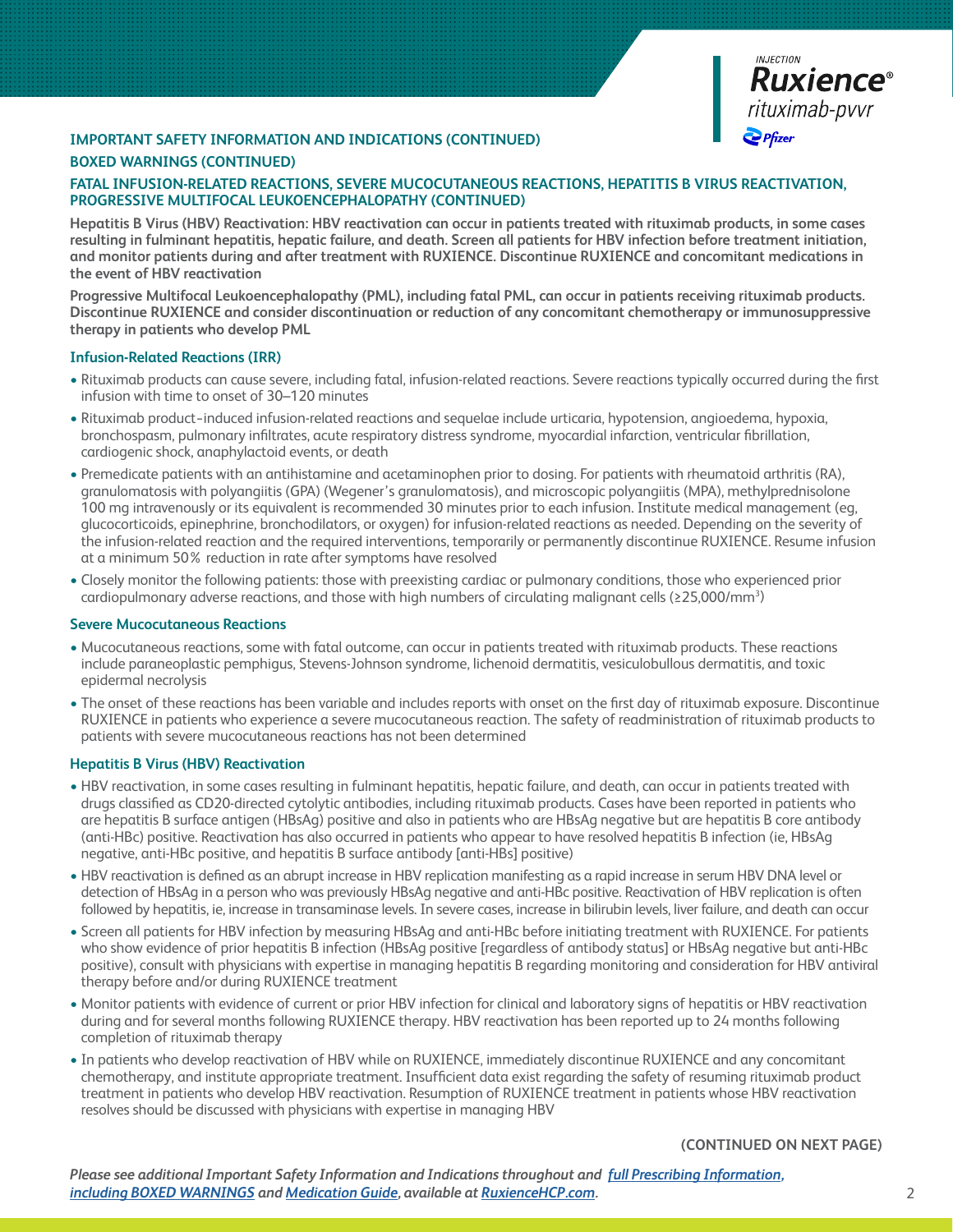

### **Progressive Multifocal Leukoencephalopathy (PML)**

- JC virus infection resulting in progressive multifocal leukoencephalopathy (PML) and death can occur in rituximab product−treated patients with hematologic malignancies or with autoimmune diseases. The majority of patients with hematologic malignancies diagnosed with PML received rituximab in combination with chemotherapy or as part of a hematopoietic stem cell transplant. The patients with autoimmune diseases had prior or concurrent immunosuppressive therapy. Most cases of PML were diagnosed within 12 months of their last infusion of rituximab
- Consider the diagnosis of PML in any patient presenting with new-onset neurologic manifestations. Evaluation of PML includes, but is not limited to, consultation with a neurologist, brain MRI, and lumbar puncture. Discontinue RUXIENCE and consider discontinuation or reduction of any concomitant chemotherapy or immunosuppressive therapy in patients who develop PML

# **Tumor Lysis Syndrome (TLS)**

- Acute renal failure, hyperkalemia, hypocalcemia, hyperuricemia, or hyperphosphatemia from tumor lysis, some fatal, can occur within 12–24 hours after the first infusion of RUXIENCE in patients with non-Hodgkin's lymphoma (NHL). A high number of circulating malignant cells (≥25,000/mm<sup>3</sup>), or high tumor burden, confers a greater risk of TLS
- Administer aggressive intravenous hydration and antihyperuricemic therapy in patients at high risk for TLS. Correct electrolyte abnormalities, monitor renal function and fluid balance, and administer supportive care, including dialysis as indicated

#### **Infections**

- Serious, including fatal, bacterial, fungal, and new or reactivated viral infections can occur during and following the completion of rituximab product−based therapy. Infections have been reported in some patients with prolonged hypogammaglobulinemia (defined as hypogammaglobulinemia >11 months after rituximab exposure)
- New or reactivated viral infections included cytomegalovirus, herpes simplex virus, parvovirus B19, varicella zoster virus, West Nile virus, and hepatitis B and C. Discontinue RUXIENCE for serious infections and institute appropriate anti-infective therapy
- RUXIENCE is not recommended for use in patients with severe, active infections

#### **Cardiovascular Adverse Reactions**

• Cardiac adverse reactions, including ventricular fibrillation, myocardial infarction, and cardiogenic shock, may occur in patients receiving rituximab products. Discontinue infusions for serious or life-threatening cardiac arrhythmias. Perform cardiac monitoring during and after all infusions of RUXIENCE for patients who develop clinically significant arrhythmias, or who have a history of arrhythmia or angina

#### **Renal Toxicity**

• Severe, including fatal, renal toxicity can occur after rituximab product administration in patients with NHL. Renal toxicity has occurred in patients who experience TLS and in patients with NHL administered concomitant cisplatin therapy during clinical trials. The combination of cisplatin and RUXIENCE is not an approved treatment regimen. Monitor closely for signs of renal failure and discontinue RUXIENCE in patients with a rising serum creatinine or oliguria

#### **Bowel Obstruction and Perforation**

• Abdominal pain, bowel obstruction, and perforation, in some cases leading to death, can occur in patients receiving rituximab products in combination with chemotherapy. In postmarketing reports, the mean time to documented gastrointestinal perforation was 6 (range 1–77) days in patients with NHL. Evaluate if symptoms of obstruction such as abdominal pain or repeated vomiting occur

#### **Immunization**

- The safety of immunization with live viral vaccines following rituximab product therapy has not been studied, and vaccination with live virus vaccines is not recommended before or during treatment
- For patients treated with RUXIENCE, physicians should review the patient's vaccination status and patients should, if possible, be brought up to date with all immunizations in agreement with current immunization guidelines prior to initiating RUXIENCE; administer nonlive vaccines at least 4 weeks prior to a course of RUXIENCE
- The effect of rituximab on immune responses was assessed in a randomized, controlled study in patients with RA treated with rituximab and methotrexate (MTX) compared to patients treated with MTX alone
- A response to pneumococcal vaccination (a T-cell–independent antigen) as measured by an increase in antibody titers to at least 6 of 12 serotypes was lower in patients treated with rituximab plus MTX as compared to patients treated with MTX alone (19% vs 61%). A lower proportion of patients in the rituximab plus MTX group developed detectable levels of anti-keyhole limpet hemocyanin antibodies (a novel protein antigen) after vaccination compared to patients on MTX alone (47% vs 93%)

#### **(CONTINUED ON NEXT PAGE)**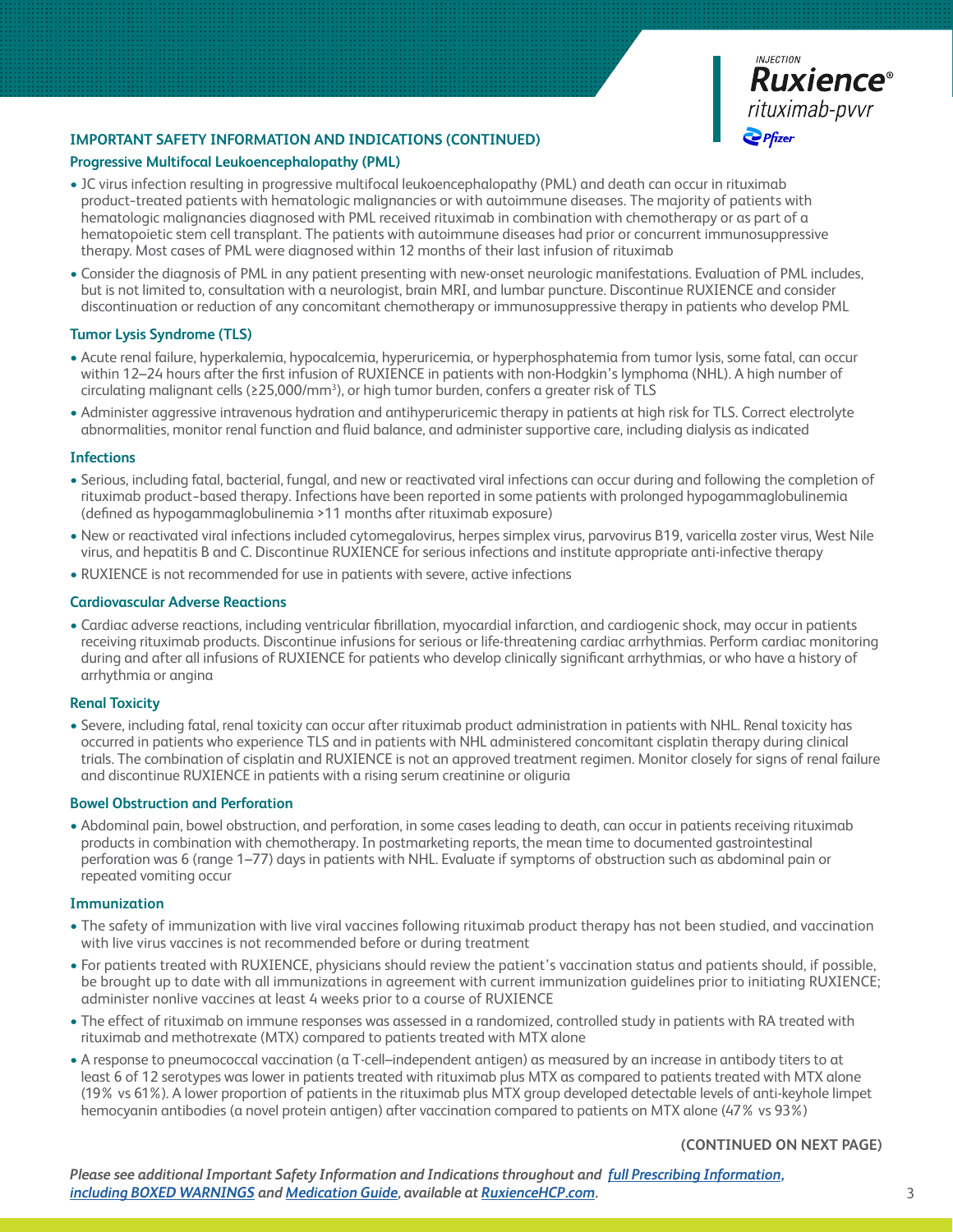

#### **Immunization (continued)**

- A positive response to tetanus toxoid vaccine (a T-cell–dependent antigen with existing immunity) was similar in patients treated with rituximab plus MTX compared to patients on MTX alone (39% vs 42%). The proportion of patients maintaining a positive Candida skin test (to evaluate delayed type hypersensitivity) was also similar (77% of patients on rituximab plus MTX vs 70% of patients on MTX alone)
- Most patients in the rituximab-treated group had B-cell counts below the lower limit of normal at the time of immunization. The clinical implications of these findings are not known

#### **Embryo-Fetal Toxicity**

• Based on human data, rituximab products can cause fetal harm due to B-cell lymphocytopenia in infants exposed in utero. Advise pregnant women of the potential risk to a fetus. Verify pregnancy status in females of reproductive potential prior to initiating RUXIENCE. Advise females of reproductive potential to use effective contraception during treatment with RUXIENCE and for 12 months after the last dose

### **Concomitant Use With Other Biologic Agents and Disease Modifying Antirheumatic Drugs (DMARDs), Other Than MTX, in RA, GPA, and MPA**

• Limited data are available on the safety of the use of biologic agents or DMARDs, other than MTX, in RA patients exhibiting peripheral B-cell depletion following treatment with rituximab products. Observe patients closely for signs of infection if biologic agents and/or DMARDs are used concomitantly. Use of concomitant immunosuppressants other than corticosteroids has not been studied in GPA or MPA patients exhibiting peripheral B-cell depletion following treatment with rituximab products

# **Use in RA Patients Who Have Not Had Prior Inadequate Response to Tumor Necrosis Factor (TNF) Antagonists**

• While the efficacy of rituximab was supported in 4 controlled trials in patients with RA with prior inadequate responses to non-biologic DMARDs, and in a controlled trial in MTX-naïve patients, a favorable risk-benefit relationship has not been established in these populations. The use of RUXIENCE in patients with RA who have not had prior inadequate response to one or more TNF antagonists is not recommended

#### **Lactation**

• Rituximab has been reported to be excreted at low concentrations in human breast milk. Given that the clinical significance of this finding for children is not known, advise women not to breastfeed during treatment with RUXIENCE and for 6 months after the last dose due to the potential for serious adverse reactions in breastfed children

#### **Adverse Reactions**

- The most common grade 3 or 4 adverse reactions in clinical trials of NHL and chronic lymphocytic leukemia (CLL) were infusionrelated reactions, neutropenia, leukopenia, anemia, thrombocytopenia, and infections. Additionally, lymphopenia and lung disorder were seen in NHL trials; and febrile neutropenia, pancytopenia, hypotension, and hepatitis B were seen in CLL trials
- The most common adverse reactions (incidence ≥25%) in clinical trials of NHL and CLL were infusion-related reactions. Additionally, fever, lymphopenia, chills, infection, and asthenia were seen in NHL trials; and neutropenia was seen in CLL trials
- In RA clinical trials, among all exposed patients, adverse reactions reported in greater than 10% of patients include infusionrelated reactions, upper respiratory tract infection, nasopharyngitis, urinary tract infection, and bronchitis
- In RA placebo-controlled studies, adverse reactions reported in ≥5% of patients were hypertension (8% vs 5%), nausea (8% vs 5%), upper respiratory tract infection (7% vs 6%), arthralgia (6% vs 4%), pyrexia (5% vs 2%), and pruritus (5% vs 1%), rituximab-treated vs placebo, respectively

#### **Clinical Trials Experience in RA**

#### **Infusion-Related Reactions**

• In the rituximab RA pooled placebo-controlled studies, 32% of rituximab-treated patients experienced an adverse reaction during or within 24 hours following their first infusion, compared to 23% of placebo-treated patients receiving their first infusion. The incidence of adverse reactions during the 24-hour period following the second infusion, rituximab or placebo, decreased to 11% and 13%, respectively. Acute infusion-related reactions (manifested by fever, chills, rigors, pruritus, urticaria/rash, angioedema, sneezing, throat irritation, cough, and/or bronchospasm, with or without associated hypotension or hypertension) were experienced by 27% of rituximab-treated patients following their first infusion, compared to 19% of placebo-treated patients receiving their first placebo infusion. The incidence of these acute infusion-related reactions following the second infusion of rituximab or placebo decreased to 9% and 11%, respectively. Serious acute infusion-related reactions were experienced by <1% of patients in either treatment group. Acute infusion-related reactions required dose modification (stopping, slowing, or interruption of the infusion) in 10% and 2% of patients receiving rituximab or placebo, respectively, after the first course

#### **(CONTINUED ON NEXT PAGE)**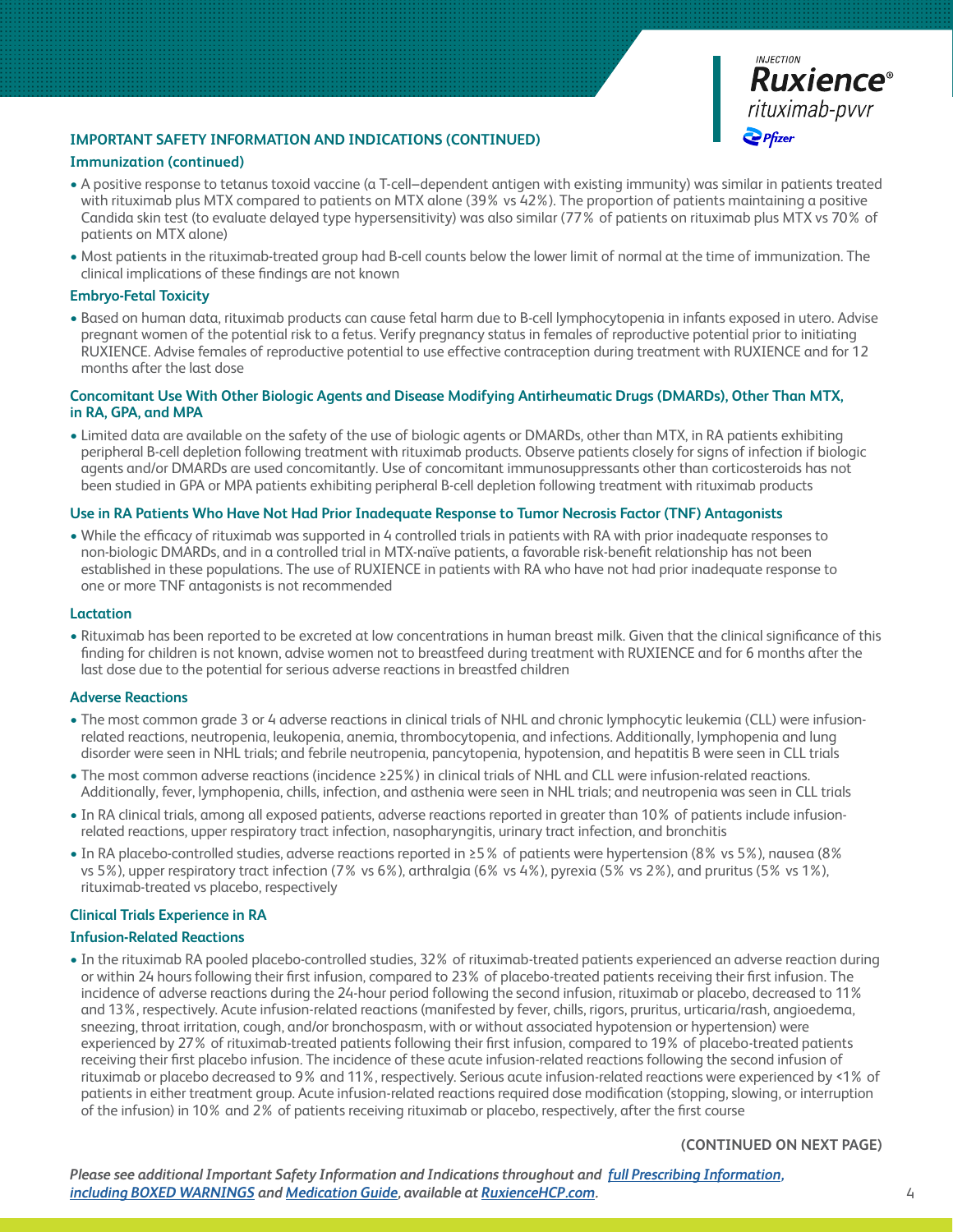

#### **Infections**

- In the pooled, placebo-controlled studies, 39% of patients in the rituximab group experienced an infection of any type compared to 34% of patients in the placebo group. The most common infections were nasopharyngitis, upper respiratory tract infections, urinary tract infections, bronchitis, and sinusitis
- The incidence of serious infections was 2% in the rituximab-treated patients and 1% in the placebo group
- In the experience with rituximab in 2578 RA patients, the rate of serious infections was 4.31 per 100 patient-years. The most common serious infections (≥0.5%) were pneumonia or lower respiratory tract infections, cellulitis, and urinary tract infections. Fatal serious infections included pneumonia, sepsis, and colitis. Rates of serious infection remained stable in patients receiving subsequent courses. In 185 rituximab-treated RA patients with active disease, subsequent treatment with a biologic DMARD, the majority of which were TNF antagonists, did not appear to increase the rate of serious infection

#### **Cardiovascular Adverse Reactions**

- In the pooled, placebo-controlled studies, the proportion of patients with serious cardiovascular reactions was 1.7% and 1.3% in the rituximab and placebo treatment groups, respectively. Three cardiovascular deaths occurred during the double-blind period of the RA studies including all rituximab regimens (3/769=0.4%) as compared to none in the placebo treatment group (0/389)
- In the experience with rituximab in 2578 RA patients, the rate of serious cardiac reactions was 1.93 per 100 patient-years. The rate of myocardial infarction (MI) was 0.56 per 100 patient-years (28 events in 26 patients), which is consistent with MI rates in the general RA population. These rates did not increase over 3 courses of rituximab
- Since patients with RA are at increased risk for cardiovascular events compared with the general population, patients with RA should be monitored throughout the infusion and RUXIENCE should be discontinued in the event of a serious or life-threatening cardiac event

#### **Hypophosphatemia and Hyperuricemia**

• In the pooled, placebo-controlled studies, newly occurring hypophosphatemia (<2.0 mg/dL) was observed in 12% (67/540) of patients on rituximab vs 10% (39/398) of patients on placebo. Hypophosphatemia was more common in patients who received corticosteroids. Newly occurring hyperuricemia (>10 mg/dL) was observed in 1.5% (8/540) of patients on rituximab vs 0.3% (1/398) of patients on placebo

#### **Retreatment in Patients With RA**

- In the experience with rituximab in RA patients, 2578 patients have been exposed to rituximab and have received up to 10 courses of rituximab in RA clinical trials, with 1890, 1043, and 425 patients having received at least 2, 3, and 4 courses, respectively. Most of the patients who received additional courses did so 24 weeks or more after the previous course and none were retreated sooner than 16 weeks. The rates and types of adverse reactions reported for subsequent courses of rituximab were similar to rates and types seen for a single course of rituximab
- In RA Study 2, where all patients initially received rituximab, the safety profile of patients who were retreated with rituximab was similar to those who were retreated with placebo

#### **Immunogenicity**

• A total of 273/2578 (11%) patients with RA tested positive for antirituximab antibodies at any time after receiving rituximab. Antirituximab antibody positivity was not associated with increased rates of infusion-related reactions or other adverse events. Upon further treatment, the proportions of patients with infusion-related reactions were similar between antirituximab antibody– positive and –negative patients, and most reactions were mild to moderate. Four antirituximab antibody–positive patients had serious infusion-related reactions, and the temporal relationship between antirituximab antibody positivity and infusion-related reaction was variable

#### **Clinical Trials Experience in GPA and MPA**

• Adverse reactions reported in ≥15% of rituximab-treated patients were infections, nausea, diarrhea, headache, muscle spasms, anemia, and peripheral edema (other important adverse reactions include infusion-related reactions)

#### **Induction Treatment of Patients With Active GPA/MPA (GPA/MPA Study 1)**

#### **Infusion-Related Reactions**

• In GPA/MPA Study 1, 12% vs 11% (rituximab-treated vs cyclophosphamide-treated, respectively) of patients experienced at least one infusion-related reaction. Infusion-related reactions included cytokine release syndrome, flushing, throat irritation, and tremor. In the rituximab group, the proportion of patients experiencing an infusion reaction was 12%, 5%, 4%, and 1% following the first, second, third, and fourth infusions, respectively. Patients were premedicated with antihistamine and acetaminophen before each rituximab infusion and were on background oral corticosteroids, which may have mitigated or masked an infusionrelated reaction; however, there is insufficient evidence to determine whether premedication diminishes the frequency or severity of infusion-related reactions

#### **(CONTINUED ON NEXT PAGE)**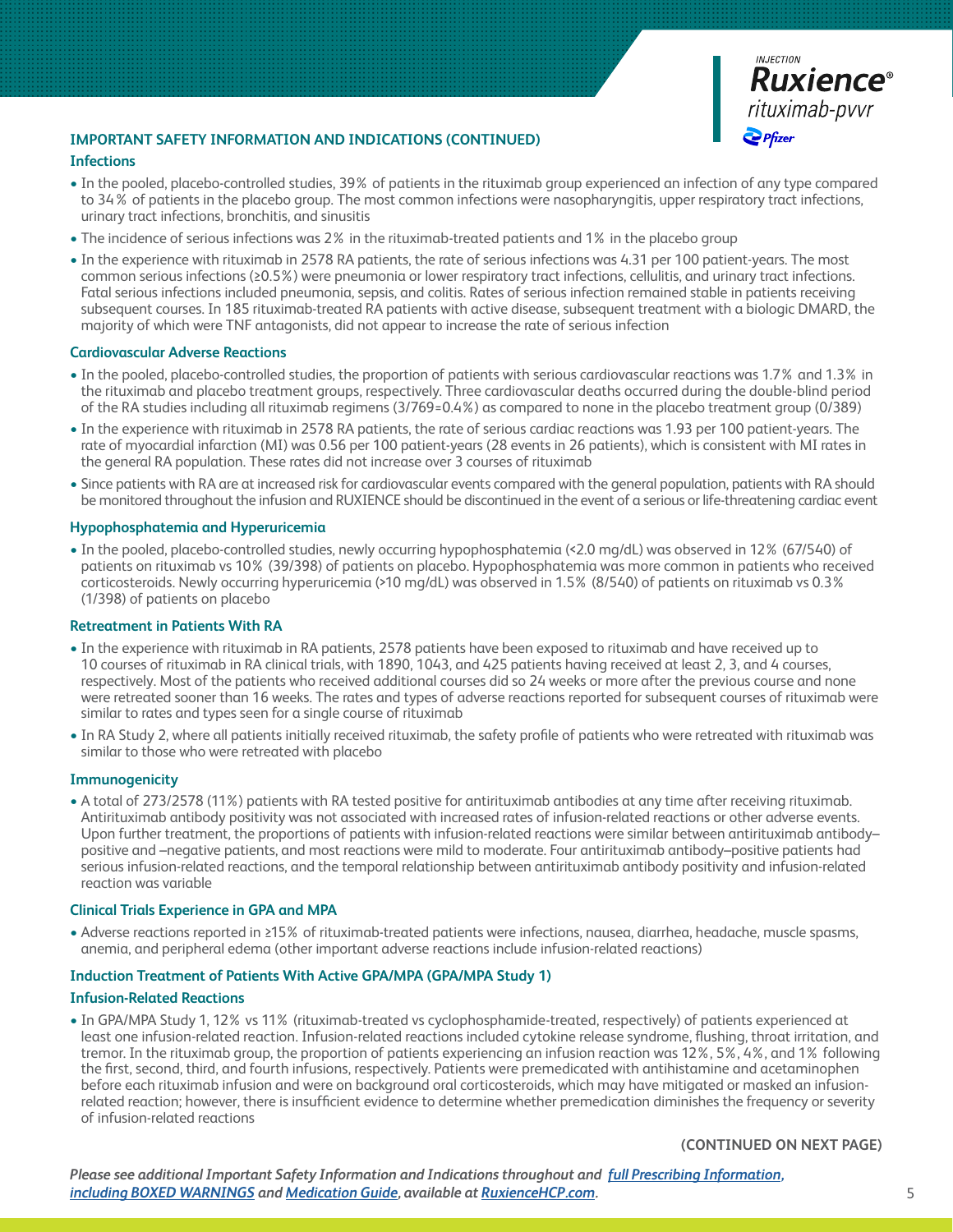

#### **Infections**

• In GPA/MPA Study 1, 62% vs 47% (rituximab-treated vs cyclophosphamide-treated, respectively) of patients experienced an infection by month 6. The most common infections in the rituximab group were upper respiratory tract infections, urinary tract infections, and herpes zoster. The incidence of serious infections was 11% vs 10% (rituximab-treated vs cyclophosphamidetreated, respectively), with rates of approximately 25 and 28 per 100 patient-years, respectively. The most common serious infection was pneumonia

#### **Hypogammaglobulinemia**

• Hypogammaglobulinemia (IgA, IgG, or IgM below the lower limit of normal) has been observed in patients with GPA and MPA treated with rituximab in GPA/MPA Study 1. At 6 months, in the rituximab group, 27%, 58%, and 51% of patients with normal immunoglobulin levels at baseline had low IgA, IgG, and IgM levels, respectively, compared to 25%, 50%, and 46% in the cyclophosphamide group

# **Immunogenicity**

• A total of 23/99 (23%) rituximab-treated adult patients with GPA or MPA tested positive for antirituximab antibodies by 18 months in GPA/MPA Study 1. The clinical relevance of antirituximab antibody formation in rituximab-treated adult patients is unclear

# **Treatment of Patients With GPA/MPA Who Have Achieved Disease Control With Induction Treatment (GPA/MPA Study 2)**

• In GPA/MPA Study 2, the safety profile was consistent with the known safety profile of rituximab in immunologic indications

# **Infusion-Related Reactions (IRR)**

• In GPA/MPA Study 2, 7/57 (12%) patients in the non-US-licensed approved rituximab arm reported infusion-related reactions. The incidence of IRR symptoms was highest during or after the first infusion (9%) and decreased with subsequent infusions (<4%). One patient had 2 serious IRRs; 2 IRRs led to a dose modification; and no IRRs were severe, fatal, or led to withdrawal from the study

#### **Infections**

• In GPA/MPA Study 2, 30/57 (53%) patients in the non-US-licensed approved rituximab arm and 33/58 (57%) in the azathioprine arm reported infections. The incidence of all-grade infections was similar between the arms. The incidence of serious infections was similar in both arms (12%). The most commonly reported serious infection in the group was mild or moderate bronchitis

#### **INDICATIONS**

- Non-Hodgkin's Lymphoma (NHL)
	- RUXIENCE® (rituximab-pvvr) is indicated for the treatment of adult patients with:
- Relapsed or refractory, low-grade or follicular, CD20-positive, B-cell NHL as a single agent
- Previously untreated follicular, CD20-positive, B-cell NHL in combination with first-line chemotherapy and, in patients achieving a complete or partial response to a rituximab product in combination with chemotherapy, as single-agent maintenance therapy
- Non-progressing (including stable disease), low-grade, CD20-positive, B-cell NHL, as a single agent after first-line cyclophosphamide, vincristine, and prednisone (CVP) chemotherapy
- Previously untreated diffuse large B-cell, CD20-positive NHL in combination with cyclophosphamide, doxorubicin, vincristine, prednisone (CHOP) or other anthracycline-based chemotherapy regimens
- Chronic Lymphocytic Leukemia (CLL)
- In combination with fludarabine and cyclophosphamide (FC), for the treatment of adult patients with previously untreated and previously treated CD20-positive CLL
- Rheumatoid Arthritis (RA)
- In combination with methotrexate (MTX), for the treatment of adult patients with moderately to severely active RA who have had an inadequate response to one or more tumor necrosis factor (TNF) antagonist therapies
- Granulomatosis with Polyangiitis (GPA) (Wegener's Granulomatosis) and Microscopic Polyangiitis (MPA) in adult patients in combination with glucocorticoids

#### **Attention Healthcare Provider: Provide Medication Guide to patients prior to RUXIENCE infusion and advise patients to read guide.**

To report SUSPECTED ADVERSE REACTIONS, contact Pfizer Inc. at 1-800-438-1985 or FDA at 1-800-FDA-1088 or [www.fda.gov/MedWatch](https://www.fda.gov/safety/medwatch-fda-safety-information-and-adverse-event-reporting-program).